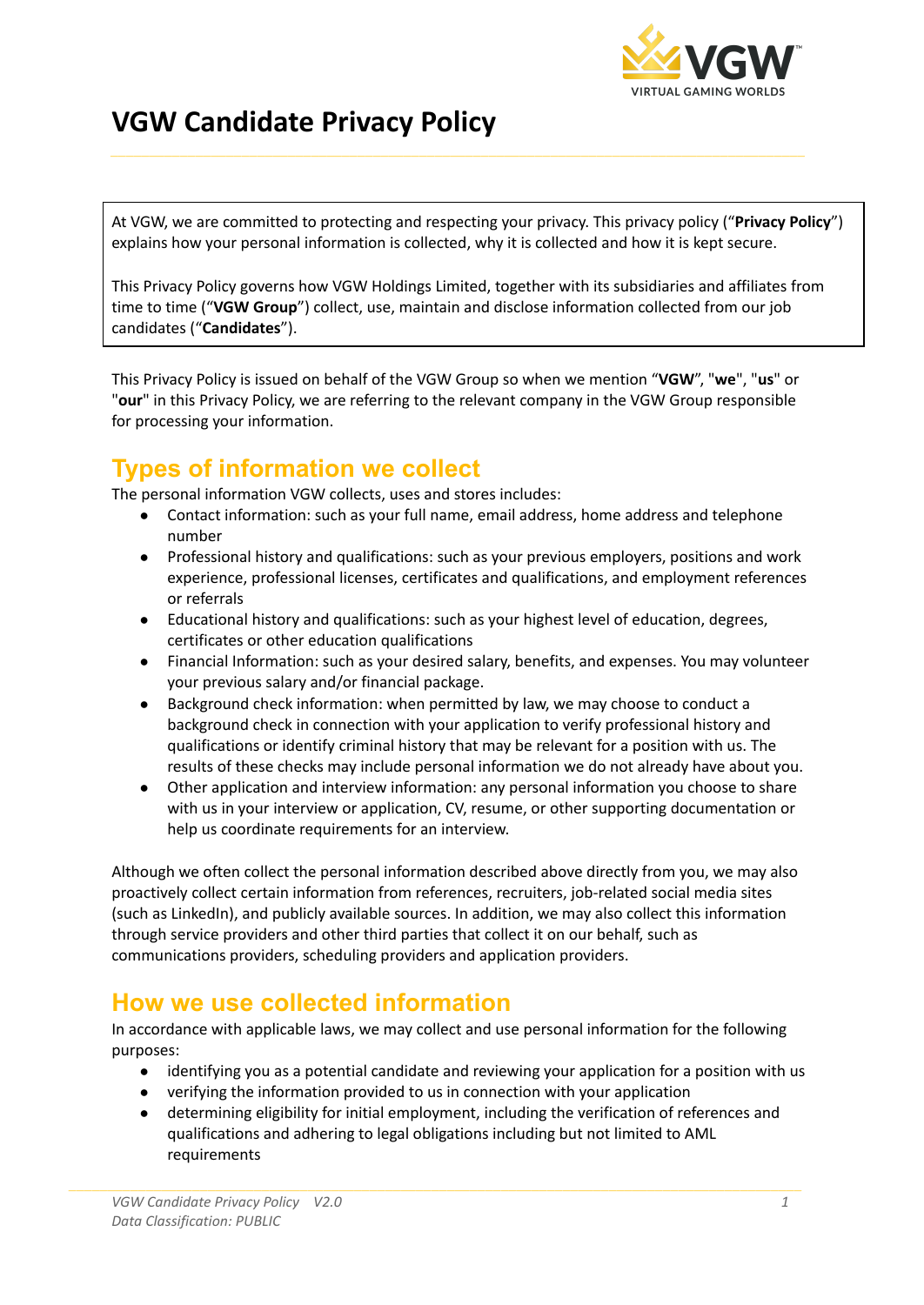

# **VGW Candidate Privacy Policy**

- facilitating the recruiting and interviewing process
- communicating the status of your application
- fulfilling contractual obligations to you in the event you become an employee
- complying with applicable law, rule, regulation, legal proceeding and government investigations, including relating to tax reporting and immigration
- such other purposes as are reasonably required by VGW.

### **How we protect your information**

We have in place, physical, electronic and operational procedures to protect the information that we collect. We adopt appropriate data collection, storage and processing practices and security measures to protect against unauthorized access, alteration, disclosure or destruction of your personal information, username, password, transaction information and data stored in our environment. Our security measures are reviewed regularly and updated in keeping with technological advances.

### **How long will we retain your information**

We will retain your information for the period of time required to fulfill the purposes outlined in this Privacy Policy unless a longer retention period is required or permitted by law.

If your application is successful and you become an employee, where permitted by law the personal information may be transferred to your personnel file and stored in accordance with our Employee Privacy Policy which you will receive upon commencement with us.

If your application is not successful, we may also keep your personal information for the purpose of considering your application for employment for other positions within the VGW Group.

## **Sharing your information**

We do not sell, trade, or rent Candidate personal information to others. From time to time, we may utilize the services of third parties (including companies within VGW Group) in our business and may also receive personal information collected by those third parties in the course of the performance of their services for us. Where this is the case, we will take reasonable steps to ensure that they have demonstrated that they have the right to disclose your personal information to us.

Your personal information may also be disclosed for:

- provisioning human resources management
- provisioning VGW Group IT infrastructure
- processing of salary and benefits payments
- coordinating travel accommodation for our candidates
- conducting background checks and
- provisioning of professional recruitment and talent management services.

#### **Transfers**

VGW Group operates in several international jurisdictions and personal information we collect may be transferred to, stored and processed by, individual companies in the VGW Group or third parties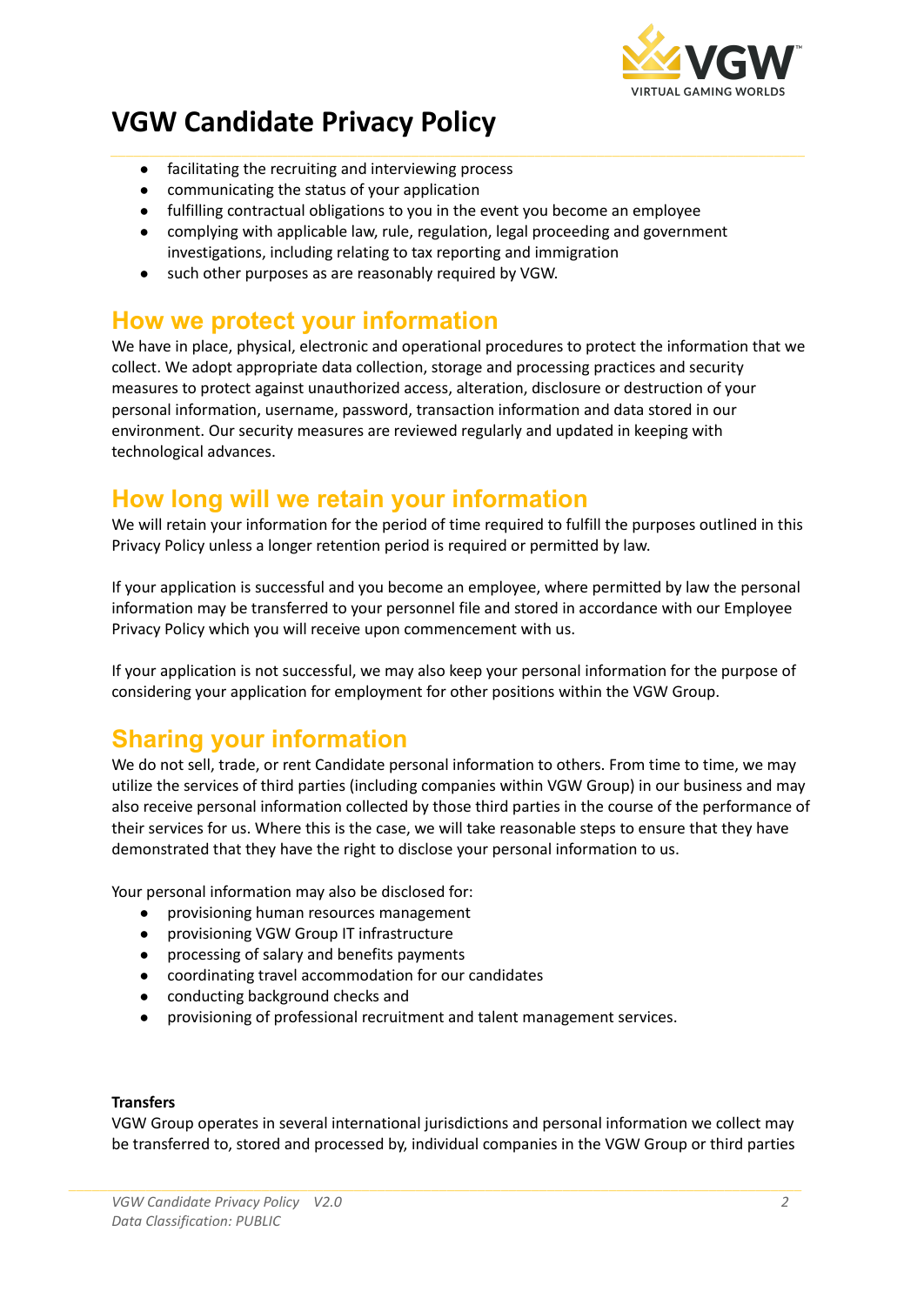

## **VGW Candidate Privacy Policy**

in the European Union, the United States, Canada, Australia, the Philippines or any other country in which we or our third party processors maintain facilities. We will ensure that transfers of personal information to any country or organization are subject to appropriate safeguards.

Additionally, without limitation and where applicable, when transferring personal information from the European Union, we may use standard contractual clauses approved by the European Commission or otherwise adopt other means in accordance with European data protection laws for ensuring adequate safeguards.

## **Your rights over your information**

We appreciate that by law and subject to certain conditions, you have a number of rights concerning the personal information we hold about you. These rights include the right to access the personal information we hold about you, the right to object to the processing of your data and the right to withdraw any consent provided. In some circumstances, you can ask us to delete the personal information we hold about you.

To exercise the rights described above please complete the VGW Group Access Request Form [here](https://privacyportal-eu.onetrust.com/webform/571c3f12-d10b-4ddd-b01d-c265d9911c9f/0584594b-ff75-448f-9fc3-7ffc7f8bffda) or alternatively email [dataprivacy@vgw.co.](mailto:dataprivacy@vgw.co)

#### **Right to complain to a supervisory authority**

You also have the right to complain to the relevant data protection supervisory authority about our processing of your personally identifiable information. For further information on how, please contact us at [dataprivacy@vgw.co](mailto:dataprivacy@vgw.co).

#### **Your California Privacy Rights**

California residents may learn more about their rights, including how to exercise their rights under the California Consumer Privacy Act of 2018, by clicking [here.](https://www.vgw.co/policies/#privacytwo)

## **Revisions to the Policy**

We may update the Policy from time to time, and when we do, we will reissue a revised Policy and notify all candidates of any changes, to the extent required by law.

### **Questions**

If you have specific questions regarding your personal information or how we use it, please contact our Data Protection Officer by email [dataprivacy@vgw.co](mailto:dataprivacy@vgw.co) and specify your place of residence and the nature of your question.